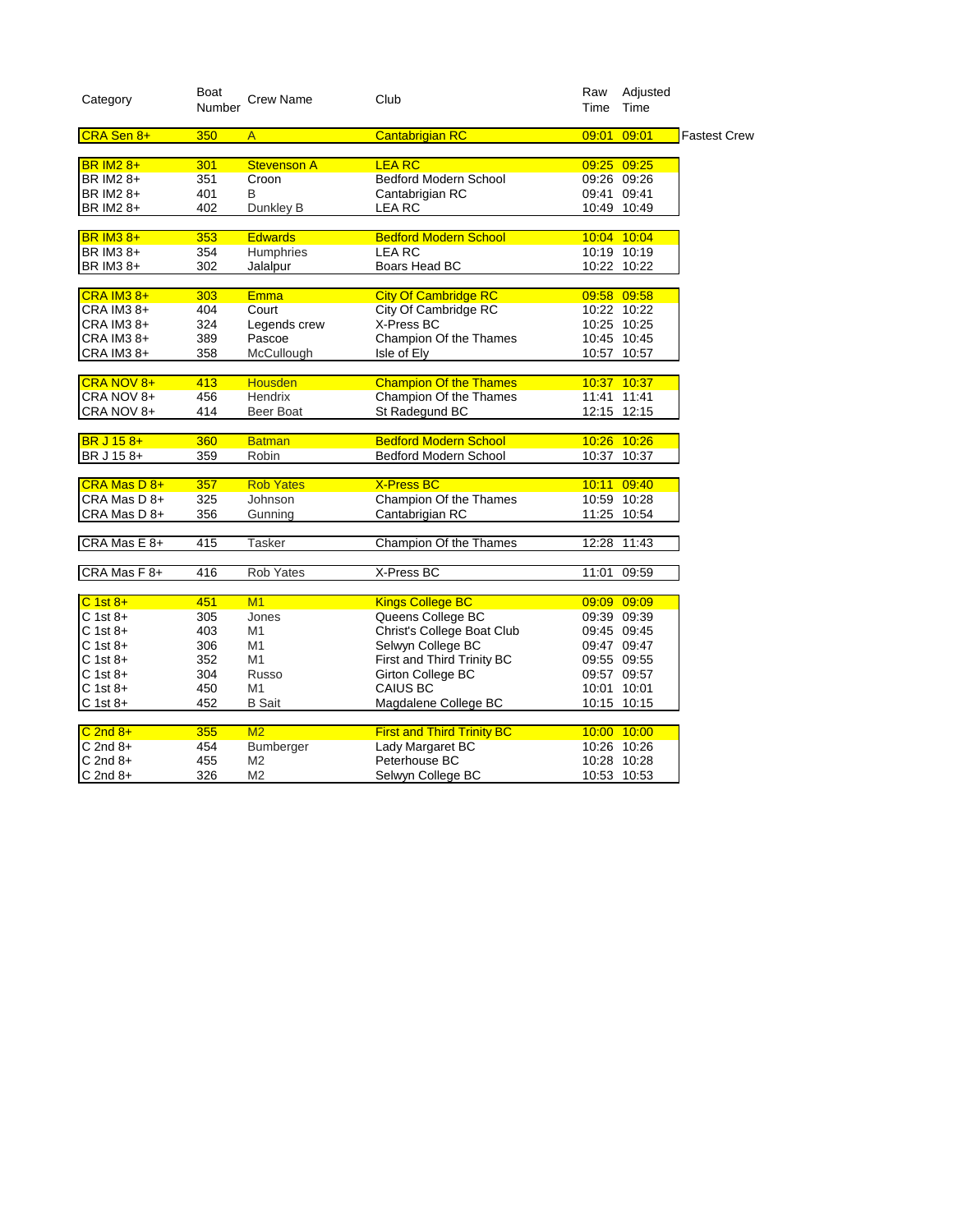| CRA W IM3 8+         | 329 | <b>A</b> Morton           | <b>LEA RC</b>                    | 10:43 10:43    | <b>Fastest Women</b> |
|----------------------|-----|---------------------------|----------------------------------|----------------|----------------------|
| CRA W IM3 8+         | 330 | <b>B</b> Dewey            | <b>LEA RC</b>                    | 11:26 11:26    |                      |
| CRA W IM3 8+         | 424 | Dalman                    | City Of Cambridge RC             | 11:57 11:57    |                      |
| CRA W IM3 8+         | 372 | N Anderson                | Champion Of the Thames           | 12:21 12:21    |                      |
|                      |     |                           |                                  |                |                      |
| CRA W NOV 8+         | 375 | <b>Crew A Morton</b>      | <b>LEA RC</b>                    | 11:17 11:17    |                      |
| CRA W NOV 8+         | 475 | Hills/Perse/Long Rd       | Cantabrigian RC                  | 11:55 11:55    |                      |
| CRA W NOV 8+         | 373 | Racks Out                 | Cantabrigian RC                  | 12:21 12:21    |                      |
| CRA W NOV 8+         | 374 | Fisher                    | City Of Cambridge RC             | 12:37 12:37    |                      |
| CRA W NOV 8+         | 376 | Crew B Toman              | <b>LEARC</b>                     | 12:52 12:52    |                      |
| CRA W NOV 8+         | 429 | <b>Matthews</b>           | Cambridge 99's                   | 13:03 13:03    |                      |
| CRA W NOV 8+         | 334 | NOV'8'                    | Chesterton RC                    | 13:04 13:04    |                      |
| CRA W NOV 8+         | 428 | Lomas                     | City Of Cambridge RC             | 13:09 13:09    |                      |
|                      |     |                           |                                  |                |                      |
| <b>CRA WJ 188+</b>   | 377 | <b>Hills Road SFC</b>     | <b>Cantabrigian RC</b>           | 12:17 12:17    |                      |
| CRA WJ 188+          | 476 | Laurenson-Schaffer        | Champion Of the Thames           | 12:30 12:30    |                      |
| CRA WJ 188+          | 332 | St Mary's                 | CCRC (St Mary's)                 | 13:07 13:07    |                      |
| CRA WJ 188+          | 333 | <b>Bliss</b>              | Leys School BC (Lysander)        | <b>SCR</b>     |                      |
|                      |     |                           |                                  |                |                      |
| CRA W Mas A 8+       | 469 | Linn                      | <b>LEA RC</b>                    | 10:44<br>10:44 |                      |
|                      |     |                           |                                  |                |                      |
| CRA W Mas B 8+       | 370 | <b>COW's</b>              | <b>Cambridge Veterans</b>        | 11:03 10:57    |                      |
| CRA W Mas B 8+       | 470 | Toman                     | <b>LEARC</b>                     | 12:14 12:08    |                      |
| CRA W Mas B 8+       | 371 | K Brown                   | X-Press BC                       | 12:17 12:11    |                      |
|                      |     |                           |                                  |                |                      |
| CRA W Mas C 8+       | 485 | <b>Burnstein</b>          | <b>Champion Of the Thames</b>    | 11:42 11:23    |                      |
| CRA W Mas C 8+       | 427 | A L Lawrence              | Champion Of the Thames           | 12:35 12:16    |                      |
| CRA W Mas C 8+       | 335 | Lorimer                   | St Radegund BC                   | 12:40 12:21    |                      |
|                      |     |                           |                                  |                |                      |
| CRA W Mas D 8+       | 487 | <b>Happy Rowers</b>       | Champion Of the Thames           | 13:54 13:18    |                      |
|                      |     |                           |                                  |                |                      |
| $CW$ 1st $8+$        | 423 | <b>Jones</b>              | <b>Myrray Edwards College BC</b> | 11:22 11:22    |                      |
| $CW$ 1st $8+$        | 369 | W1                        | Kings College BC                 | 11:34 11:34    |                      |
| $CW$ 1st 8+          | 422 | W <sub>1</sub>            | <b>JCBC</b>                      | 11:42 11:42    |                      |
| $CW$ 1st $8+$        | 368 | W <sub>1</sub>            | <b>CAIUS BC</b>                  | 11:46 11:46    |                      |
| $CW$ 1st $8+$        | 453 | W <sub>1</sub>            | Selwyn College BC                | 11:49 11:49    |                      |
| $CW$ 1st 8+          | 467 | W <sub>1</sub>            | <b>Emmanuel BC</b>               | 11:53 11:53    |                      |
| $CW$ 1st $8+$        | 474 | W <sub>1</sub>            | <b>Sidney Sussex BC</b>          | 11:58 11:58    |                      |
| $CW$ 1st $8+$        | 468 | Dalton                    | St Catherine College BC          | 12:10 12:10    |                      |
| CW 1st 8+            | 473 | Wilson                    | <b>Girton College BC</b>         | 12:12 12:12    |                      |
|                      |     |                           |                                  |                |                      |
| $CW$ 2nd $8+$        | 430 | W <sub>2</sub>            | <b>Peterhouse BC</b>             | 11:58 11:58    |                      |
| $CW$ 2nd $8+$        | 471 | Boyd                      | Clare College BC                 | 12:47 12:47    |                      |
| CW 2nd 8+            | 472 | W <sub>2</sub>            | <b>Emmanuel BC</b>               | 12:59 12:59    |                      |
|                      |     |                           |                                  |                |                      |
| CRA J 4x-            | 327 |                           | <b>Leys School BC</b>            | 10:32 10:32    |                      |
| CRA J 4x-            | 365 | <b>Hope</b><br>J Smart    | City Of Cambridge RC             | 10:45 10:45    |                      |
| CRA J 4x-            | 366 | <b>Bucknell</b>           | Peterborough City RC             | 11:06 11:06    |                      |
|                      |     |                           |                                  |                |                      |
| CRA J 4x-            | 328 | Fenn                      | Leys School BC                   | 11:42 11:42    |                      |
|                      |     |                           |                                  |                |                      |
| BR Mas B 4x-         | 310 | Grossey                   | Milton Keynes                    | 10:47<br>10:42 |                      |
|                      |     |                           |                                  |                |                      |
| <b>CRA Mas D 4x-</b> | 361 | <b>Hutchinson Cameron</b> | <b>Champion Of the Thames</b>    | 10:46 10:11    |                      |
| CRA Mas D 4x-        | 412 | <b>Hutchinson Corbett</b> | Champion Of the Thames           | 10:51 10:16    |                      |
| CRA Mas D 4x-        | 313 |                           | City Of Cambridge RC             | 11:16 10:31    |                      |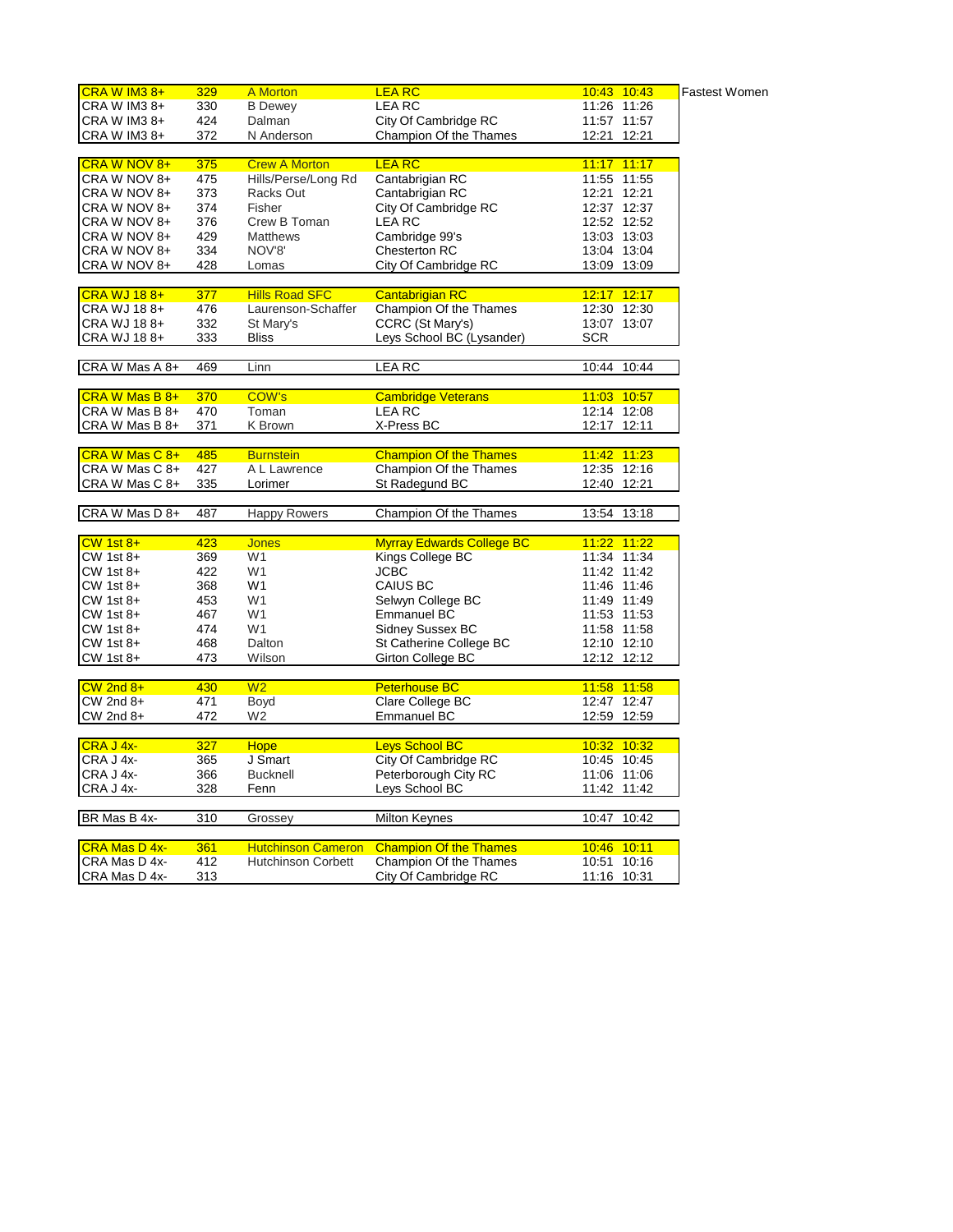| BR Mx Mas A 4x-          | 331 | Tardugno            | Cambridge 99's                  | 12:10 12:10 |             |
|--------------------------|-----|---------------------|---------------------------------|-------------|-------------|
|                          |     |                     |                                 |             |             |
| BR W IM <sub>2</sub> 4x- | 379 | Eagle-Wilsher       | <b>City Of Cambridge RC</b>     |             | 11:02 11:02 |
| BR W IM2 4x-             | 378 | Searle              | <b>Milton Keynes</b>            |             | 11:44 11:44 |
|                          |     |                     |                                 |             |             |
| BR W Mas C,D 4x-         | 425 | Webster 'C'         | Rob Roy BC/Peterborough City BC | 11:43 11:24 |             |
| BR W Mas C,D 4x-         | 336 | Jacklin 'D'         | Champion Of the Thames          |             | 12:19 11:43 |
| BR W Mas C,D 4x-         | 477 | Rivett 'C'          | <b>Milton Keynes</b>            |             | 12:52 12:33 |
|                          |     |                     |                                 |             |             |
| <b>CRA W NOV 4x-</b>     | 431 | Linklater           | <b>Champion Of the Thames</b>   | 12:04       | 12:04       |
| CRA W NOV 4x-            | 482 | Nielsen             | City Of Cambridge RC            | 12:31       | 12:31       |
| CRA W NOV 4x-            | 432 | Bell                | City Of Cambridge RC            | 12:53 12:53 |             |
|                          |     |                     |                                 |             |             |
| CRA J 18 4x+             | 346 | Rind                | Leys School BC                  | 13:08 13:08 |             |
|                          |     |                     |                                 |             |             |
| CRA J 16 4x+             | 478 | Segameglio          | <b>City Of Cambridge RC</b>     | 11:09 11:09 |             |
| CRA J 16 4x+             | 348 | Taylor              | Rob Roy BC                      |             | 12:07 12:07 |
| CRA J 16 4x+             | 347 | Madden              | Leys School BC (Lysander)       |             | 13:28 13:28 |
|                          |     |                     |                                 |             |             |
| CRA J 15 4x+             | 349 | <b>Perse School</b> | <b>Cambridge 99's</b>           | 12:04 12:04 |             |
| CRA J 15 4x+             | 382 | Marshall            | Peterborough City RC            |             | 12:06 12:06 |
| CRA J 15 4x+             | 435 | H Jacklin           | City Of Cambridge RC            |             | 12:40 12:40 |
| CRA J 15 4x+             | 434 | Nesbit              | Cantabrigian RC                 |             | 13:16 13:16 |
|                          |     |                     |                                 |             |             |
| CRA WJ 4x+               | 386 | <b>Hill</b>         | <b>City Of Cambridge RC</b>     | 12:46 12:46 |             |
| CRA WJ 4x+               | 387 | <b>Hindmarsh</b>    | Rob Roy BC                      |             | 12:57 12:57 |
| CRA WJ 4x+               | 388 | Finlayson           | Cantabrigian RC                 |             | 13:17 13:17 |
| CRA WJ 4x+               | 436 | Forbes              | Cantabrigian RC                 | 14:21       | 14:21       |
|                          |     |                     |                                 |             |             |
| <b>BR IM2 4-</b>         | 405 | <b>Stevenson</b>    | <b>LEA RC</b>                   | 10:33 10:33 |             |
| <b>BR IM2 4-</b>         | 406 | Grossey             | Milton Keynes                   |             | 11:14 11:14 |
| <b>BR IM2 4-</b>         | 307 | <b>Beckett</b>      | Granta                          | <b>SCR</b>  |             |
|                          |     |                     |                                 |             |             |
| <b>CRA IM2 4-</b>        | 362 | Corneguta           | <b>City Of Cambridge RC</b>     |             | 10:22 10:22 |
| CRA IM24-                | 308 | Whittal-Williams    | <b>LEARC</b>                    |             | 10:35 10:35 |
| <b>CRA IM2 4-</b>        | 459 | Humphries           | <b>LEA RC</b>                   |             | 11:25 11:25 |
|                          |     |                     |                                 |             |             |
| C 1st 4-                 | 457 | M1                  | <b>CAIUS BC</b>                 | 10:09 10:09 |             |
| C 1st 4-                 | 309 | <b>Borgas</b>       | Lady Margaret BC                |             | 10:48 10:48 |
| C 1st 4-                 | 458 | M <sub>3</sub>      | Clare College BC                | 11:00 11:00 |             |